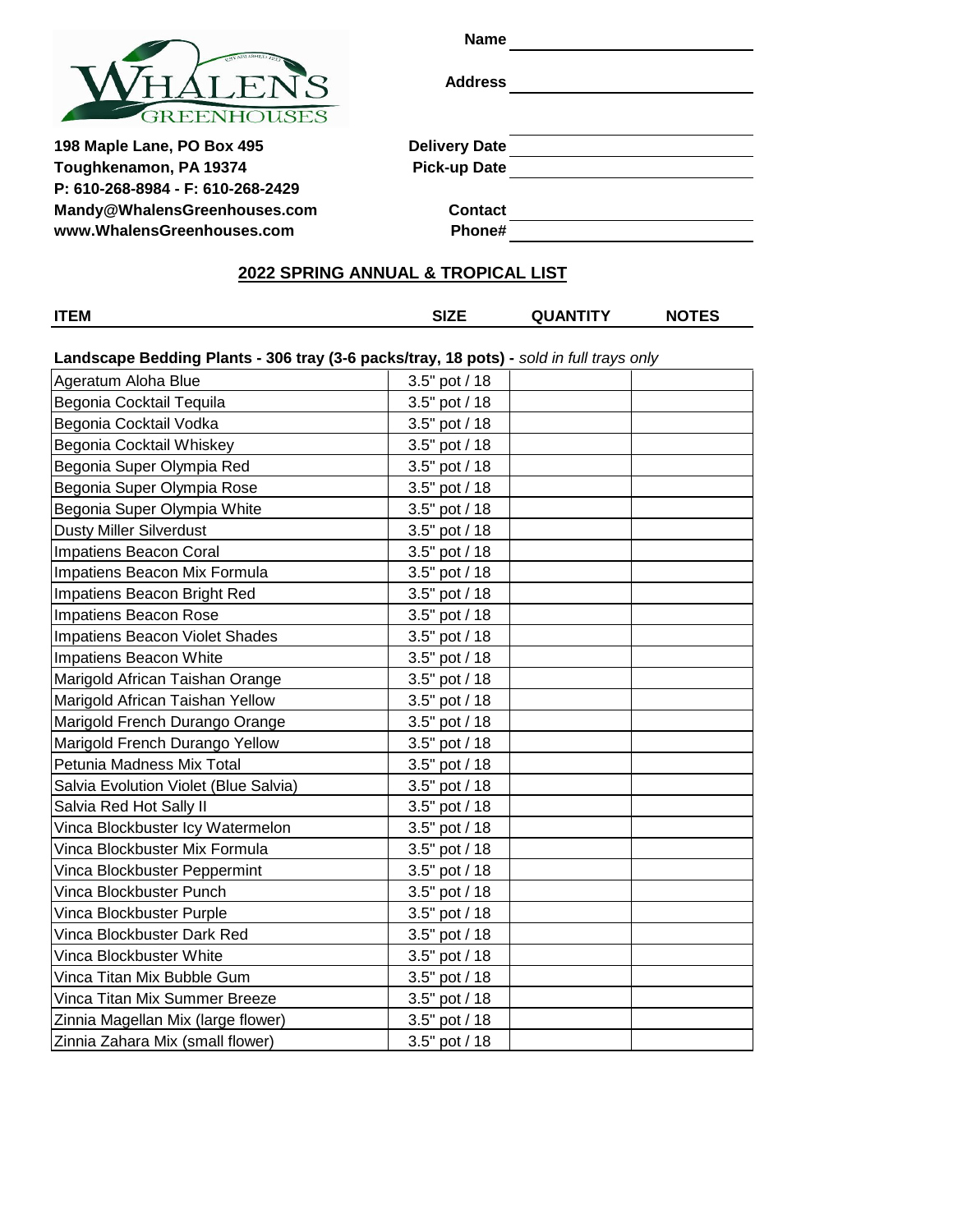# **Landscape Bedding Plants - 1201 tray (3.5" pot, packed 12/tray) -** *sold in full trays only*

| Angelonia Serena Blue             | 3.5" pot / 12 |
|-----------------------------------|---------------|
| Angelonia Serena Mix              | 3.5" pot / 12 |
| Angelonia Serena White            | 3.5" pot / 12 |
| Begonia Whopper Red Bronze Leaf   | 3.5" pot / 12 |
| Begonia Whopper Red Green Leaf    | 3.5" pot / 12 |
| Begonia Whopper Rose Green Leaf   | 3.5" pot / 12 |
| Coleus Kong Mix Empire            | 3.5" pot / 12 |
| Coleus Kong Rose                  | 3.5" pot / 12 |
| Petunia Easy Wave Blue            | 3.5" pot / 12 |
| Petunia Easy Wave Formula Mix     | 3.5" pot / 12 |
| Petunia Easy Wave Pink            | 3.5" pot / 12 |
| Petunia Easy Wave Red             | 3.5" pot / 12 |
| Petunia Easy Wave South Beach Mix | 3.5" pot / 12 |
| Petunia Easy Wave The Flag Mix    | 3.5" pot / 12 |
| Petunia Easy Wave White           | 3.5" pot / 12 |
| Petunia Wave Purple Classic       | 3.5" pot / 12 |

# **PW Accent Program - 4.25" Grande PW pot, packed 10/tray -** *sold in full trays only*

| Artemisia Silver Bullet             | 4.25" / 10 |  |
|-------------------------------------|------------|--|
| Begonia hybrida Pegasus             | 4.25" / 10 |  |
| Dichondra Silver Falls              | 4.25" / 10 |  |
| Hedera helix Glacier                | 4.25" / 10 |  |
| Hedera helix Patricia               | 4.25" / 10 |  |
| Helichrysum Licorice White          | 4.25" / 10 |  |
| Helichrysum Icicles                 | 4.25" / 10 |  |
| Ipomoea Blackie                     | 4.25" / 10 |  |
| Ipomoea Marguerite                  | 4.25" / 10 |  |
| Ipomoea Illusion Emerald Lace       | 4.25" / 10 |  |
| Ipomoea Illusion Midnight Lace      | 4.25" / 10 |  |
| Ipomoea Sweet Caroline Kiwi         | 4.25" / 10 |  |
| Ipomoea Sweet Caroline Raven        | 4.25" / 10 |  |
| Ipomoea Sweet Caroline Red Hawk     | 4.25" / 10 |  |
| Ipomoea Tricolor                    | 4.25" / 10 |  |
| Lamium Pink Chablis                 | 4.25" / 10 |  |
| Sedum Lemon Coral                   | 4.25" / 10 |  |
| <b>Strobilanthes Persian Shield</b> | 4.25" / 10 |  |
| Vinca major Variegata               | 4.25" / 10 |  |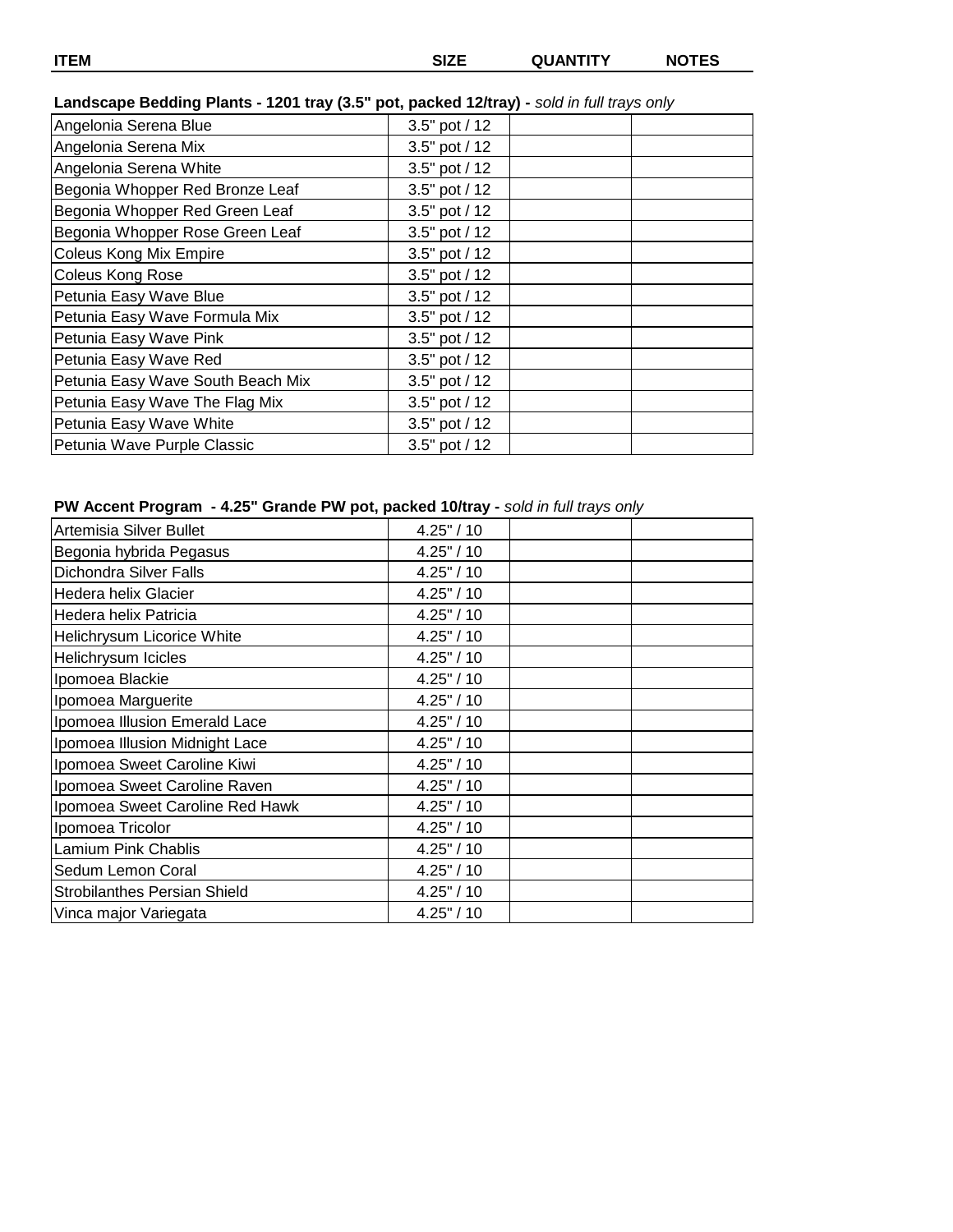**ITEM SIZE QUANTITY NOTES**

# **Proven Winner Annuals - 4.25" Grande PW pot, packed 10/tray -** *sold in full trays only*

| <b>Ageratum Artist Blue</b>                  | 4.25" / 10    |  |
|----------------------------------------------|---------------|--|
| Begonia Double Up Pink                       | 4.25" / 10    |  |
| Begonia Double Up Red                        | 4.25" / 10    |  |
| Begonia Double Up White                      | 4.25" / 10    |  |
| Calibrachoa Superbells Blue Moon Punch       | 4.25" / 10    |  |
| Calibrachoa Superbells Cardinal Star         | 4.25" / 10    |  |
| Calibrachoa Superbells Coral Sun             | 4.25" / 10    |  |
| Calibrachoa Superbells Dreamsicle Imp        | 4.25" / 10    |  |
| Calibrachoa Superbells Holy Moly!            | 4.25" / 10    |  |
| Calibrachoa Superbells Holy Smokes!          | 4.25" / 10    |  |
| Calibrachoa Superbells Pink                  | 4.25" / 10    |  |
| Calibrachoa Superbells Plum                  | 4.25" / 10    |  |
| Calibrachoa Superbells Red                   | 4.25" / 10    |  |
| Calibrachoa Superbells Tropical Sunrise      | 4.25" / 10    |  |
| Calibrachoa Superbells White                 | 4.25" / 10    |  |
| Calibrachoa Superbells Yellow                | 4.25" / 10    |  |
| Coleus Colorblaze Dipt in Wine               | 4.25" / 10    |  |
| Coleus Colorblaze El Brighto                 | 4.25" / 10    |  |
| Coleus Colorblaze Lime Time                  | 4.25" / 10    |  |
| <b>Coleus Colorblaze Wicked Hot</b>          | 4.25" / 10    |  |
| <b>Coleus Colorblaze Wicked Witch</b>        | 4.25" / 10    |  |
| Cuphea Vermillionarie                        | 4.25" / 10    |  |
| Gomphrena Truffula Pink                      | 4.25" / 10    |  |
| New Guinea Imaptiens Infinity Blushing Lilac | 4.25" / 10    |  |
| New Guinea Imaptiens Infinity Pink           | $4.25$ " / 10 |  |
| New Guinea Imaptiens Infinity Light Purple   | 4.25" / 10    |  |
| New Guinea Imaptiens Infinity Red            | 4.25" / 10    |  |
| New Guinea Imaptiens Infinity Salmon         | 4.25" / 10    |  |
| New Guinea Imaptiens Infinity White          | 4.25" / 10    |  |
| Lobelia Laguna Compact Blue Eye              | 4.25" / 10    |  |
| Lobelia Laguna Sky Blue Imp                  | 4.25" / 10    |  |
| Lobelia Laguna Ultraviolet                   | 4.25" / 10    |  |
| Lobularia White Knight                       | 4.25" / 10    |  |
| Petunia Supertunia Black Cherry              | 4.25" / 10    |  |
| Petunia Supertunia Blue Skies                | $4.25$ " / 10 |  |
| Petunia Supertunia Bordeaux                  | 4.25" / 10    |  |
| Petunia Supertunia Limoncello                | 4.25" / 10    |  |
| Petunia Supertunia Lovie Dovie               | 4.25" / 10    |  |
| Petunia Supertunia Mini Vista Pink Hot       | 4.25" / 10    |  |
| Petunia Supertunia Mini Vista Pink Star      | 4.25" / 10    |  |
| Petunia Supertunia Mini Vista Violet Star    | 4.25" / 10    |  |
| Petunia Supertunia Really Red                | 4.25" / 10    |  |
| Petunia Supertunia Royal Velvet Imp          | 4.25" / 10    |  |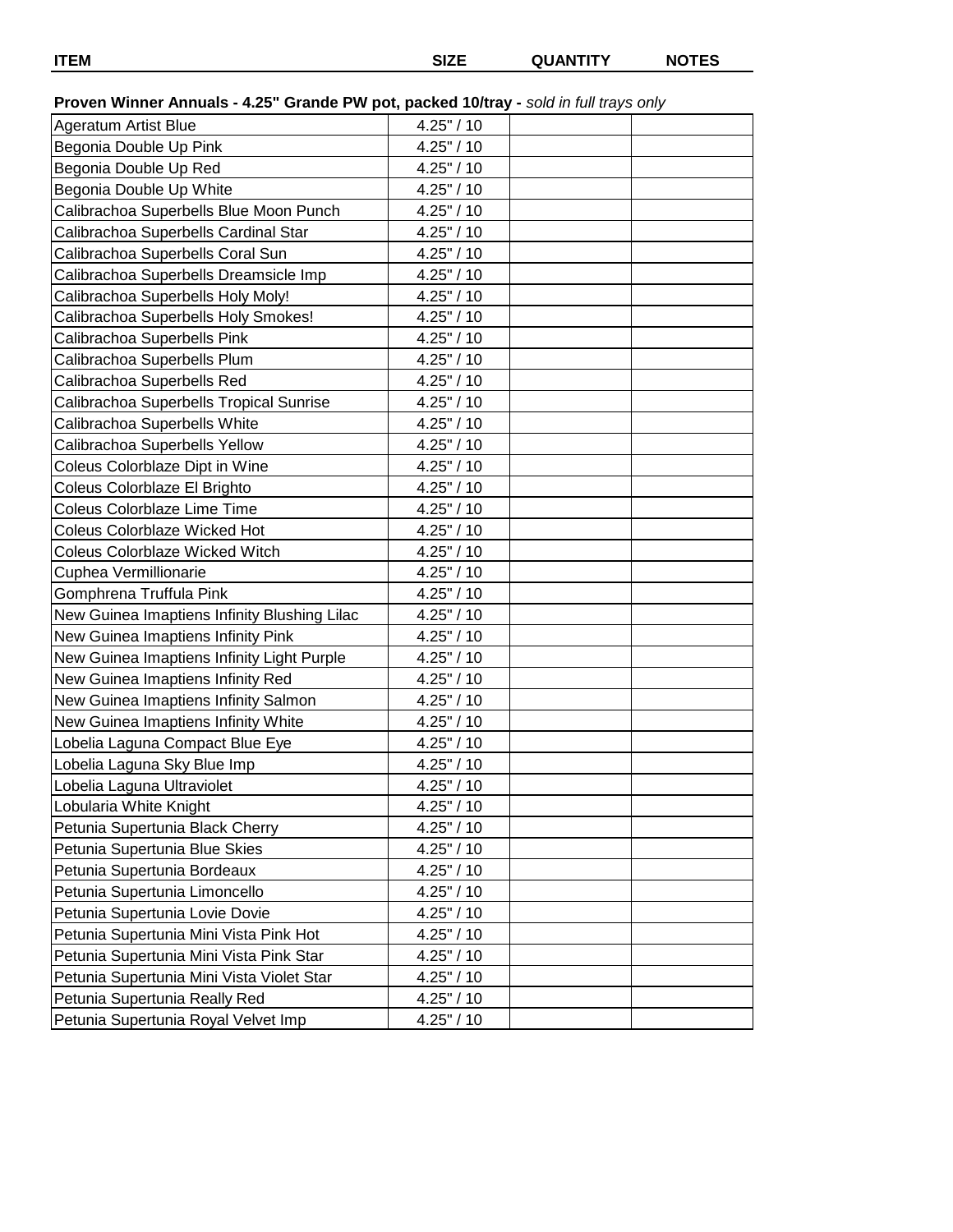**ITEM SIZE QUANTITY NOTES**

| Petunia Supertunia Vista Bubblegum      | $4.25$ " / 10 |  |
|-----------------------------------------|---------------|--|
| Petunia Supertunia Vista Fuchsia        | $4.25$ " / 10 |  |
| Petunia Supertunia Vista Jazzberry      | 4.25" / 10    |  |
| Petunia Supertunia Vista Snowdrift      | 4.25" / 10    |  |
| Scaevola Whirlwind Blue                 | $4.25$ " / 10 |  |
| Scaevola Whirlwind Starlight            | 4.25" / 10    |  |
| Verbena Meteor Shower                   | 4.25" / 10    |  |
| Verbena Superbena Red                   | $4.25$ " / 10 |  |
| Verbena Superbena Royal Plum Wine       | $4.25$ " / 10 |  |
| Verbena Superbena Sparking Amethyst Imp | $4.25$ " / 10 |  |
| Verbena Superbena Sparkling Rose        | 4.25" / 10    |  |
| Verbena Superbena Whiteout              | 4.25" / 10    |  |

# **Premium Annuals - 4.5" pot, packed 10/tray -** *sold in full trays only*

| Angelonia Archangel Purple Imp            | 4.5" / 10 |  |
|-------------------------------------------|-----------|--|
| Angelonia Archangel Raspberry             | 4.5" / 10 |  |
| Angelonia Archangel White                 | 4.5" / 10 |  |
| <b>Coleus French Quarter</b>              | 4.5" / 10 |  |
| Coleus Henna                              | 4.5" / 10 |  |
| Coleus Inferno                            | 4.5" / 10 |  |
| <b>Coleus Redhead</b>                     | 4.5" / 10 |  |
| Coleus Wasabi                             | 4.5" / 10 |  |
| Dracaena Spike                            | 4.5" / 10 |  |
| Euphorbia Breathless White                | 4.5" / 10 |  |
| Geranium Fantasia/Presto Orange/Salmon    | 4.5" / 10 |  |
| Geranium Fantasia/Presto Pink             | 4.5" / 10 |  |
| Geranium Fantasia/Presto Red              | 4.5" / 10 |  |
| Geranium Fantasia/Presto Violet           | 4.5" / 10 |  |
| Geranium Presto White                     | 4.5" / 10 |  |
| Lantana Bandana Cherry Sunrise            | 4.5" / 10 |  |
| Lantana Bandana Red Imp                   | 4.5" / 10 |  |
| Lantana Bandana Rose Imp                  | 4.5" / 10 |  |
| Lantana Bandana Yellow Imp                | 4.5" / 10 |  |
| Lysimachia nummularia Goldi               | 4.5" / 10 |  |
| Lysmachia Variegated                      | 4.5" / 10 |  |
| Salvia Black & Blue                       | 4.5" / 10 |  |
| Salvia Mystic Spires                      | 4.5" / 10 |  |
| Setcreasea purpurea                       | 4.5" / 10 |  |
| <b>Sunpatiens Compact Coral Pink</b>      | 4.5" / 10 |  |
| <b>Sunpatiens Compact Deep Red</b>        | 4.5" / 10 |  |
| <b>Sunpatiens Compact Deep Rose</b>       | 4.5" / 10 |  |
| <b>Sunpatiens Compact Electric Orange</b> | 4.5" / 10 |  |
| <b>Sunpatiens Compact Hot Pink</b>        | 4.5" / 10 |  |
| Sunpatiens Compact Orchid Blush           | 4.5" / 10 |  |
| <b>Sunpatiens Compact Purple</b>          | 4.5" / 10 |  |
| <b>Sunpatiens Compact White</b>           | 4.5" / 10 |  |
| Verbena Lanai Neon Rose                   | 4.5" / 10 |  |
| Verbena Lanai Peach                       | 4.5" / 10 |  |
| Verbena Lanai Purple                      | 4.5" / 10 |  |
| Verbena Lanai Red                         | 4.5" / 10 |  |
| Verbena Lanai Sky Blue                    | 4.5" / 10 |  |
| Verbena Lanai White                       | 4.5" / 10 |  |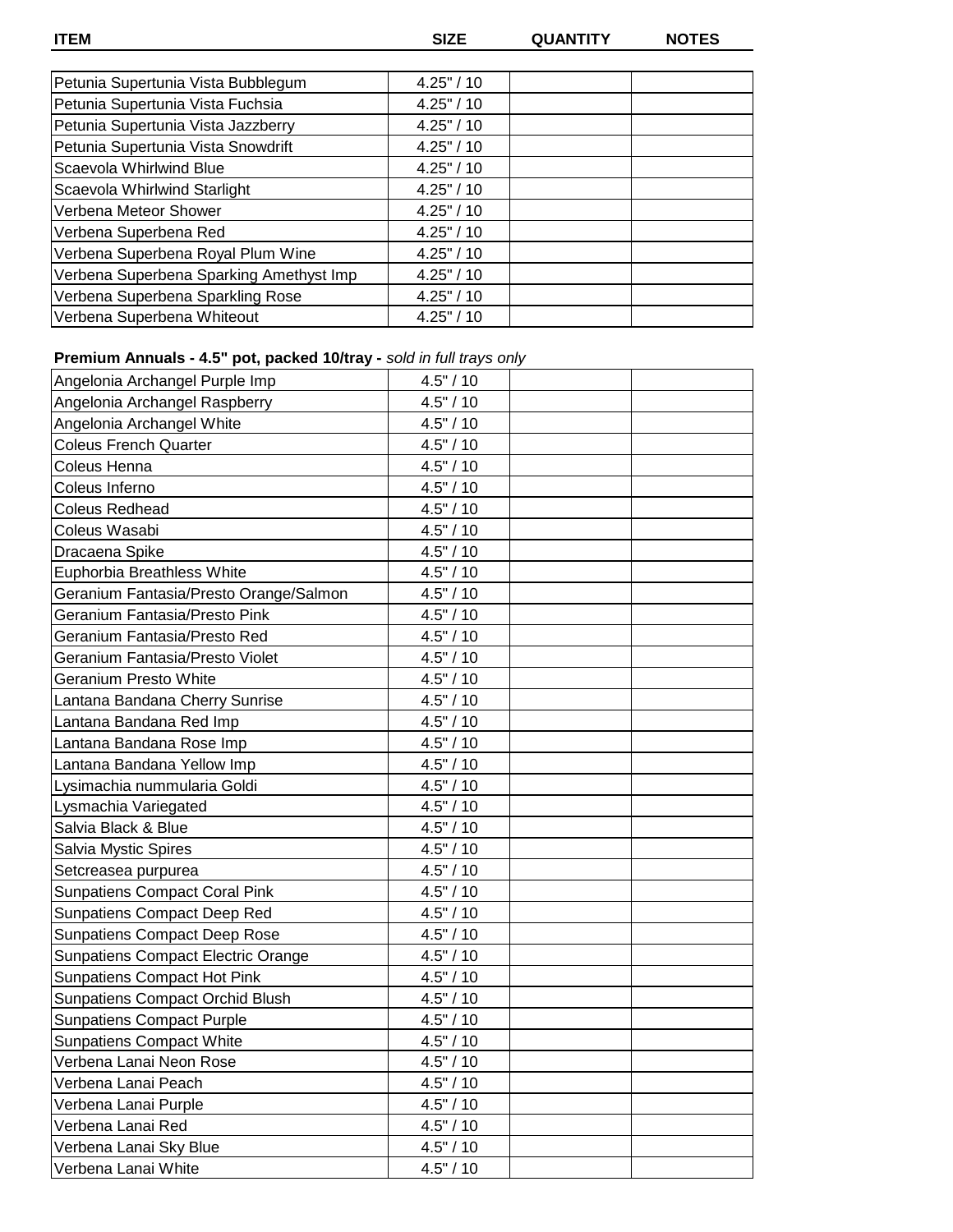#### **Combo Planters** *- sold per pot*

| Geranium w/ trailing accent            | 12" Round |  |
|----------------------------------------|-----------|--|
| Sunpatiens w/ trailing accent          | 12" Round |  |
| Custom planters available upon request | TBD.      |  |

| -<br>$\sim$<br>ıbc<br>- - -<br>د ۱۱۸٬<br>91 II 10<br>$\sim$<br>. .<br>,,,,,, | . ∩ ‴<br>. IU<br>. . |  |
|------------------------------------------------------------------------------|----------------------|--|

Combos may consist of a mix of Bidens, Calibrachoa, Petunia, Verbena w/ grass or spike & trailing accent.

#### **Hanging Baskets** *- sold per pot*

| Calibrachoa Callie | $10"$ HB |  |
|--------------------|----------|--|
| Sunpatiens Compact | $10"$ HB |  |
| Petunia Trailing   | $10"$ HB |  |
| Portulaca Pazazz   | $10"$ HB |  |

| <b>Flowering Combo</b>                                                          | 10" HB |  |
|---------------------------------------------------------------------------------|--------|--|
| Combos may consist of a mix of Bidens, Calibrachoa, Lobelia, Petunia & Verbena. |        |  |

#### **Foliage & Tropicals** *- sold per pot*

| Canna Cannova Bronze Orange         | 1 gallon         |  |
|-------------------------------------|------------------|--|
| Canna Cannova Bronze Scarlet        | 1 gallon         |  |
| Canna Cannova Red Gldn Flame        | 1 gallon         |  |
| Canna Cannova Scarlet               | 1 gallon         |  |
| Canna Cannova Yellow                | 1 gallon         |  |
| Colocasia Black Coral               | 1 gallon         |  |
| Colocasia Royal Hawaiian Maui Gold  | 1 gallon         |  |
| Cordyline Red Pepper                | 10" Pot          |  |
| <b>Croton Petra</b>                 | 10" Pot          |  |
| Cycad Sago Revoluta                 | 10" Pot          |  |
| Dipladenia Pink                     | 10" Bush         |  |
| Dipladenia Red                      | 10" Bush         |  |
| Dipladenia Madinia Pink             | 6" Trellis       |  |
| Dipladenia Madinia Red              | 6" Trellis       |  |
| Fern Boston                         | 10" H.B.         |  |
| Fern Kimberly Queen                 | 10" H.B.         |  |
| Hibiscus assorted colors            | 10" Braid        |  |
| Hibiscus assorted colors            | 10" Bush         |  |
| Lantana assorted colors             | 10" Braid        |  |
| Mandevilla Alice Dupont             | 6" & 10" Trellis |  |
| Mandevilla SunParasol Crimson Giant | 6" & 10" Trellis |  |
| Mandevilla SunParasol White Giant   | 6" & 10" Trellis |  |
| <b>Musa Assorted Bananas</b>        | 10" Pot          |  |
| Palm Chinese Fan                    | 10" Pot          |  |
| Palm Majesty multi                  | 10" Pot          |  |
| Pennisetum Rubrum                   | 1 gallon         |  |
| White Bird 2pp                      | 10" Pot          |  |